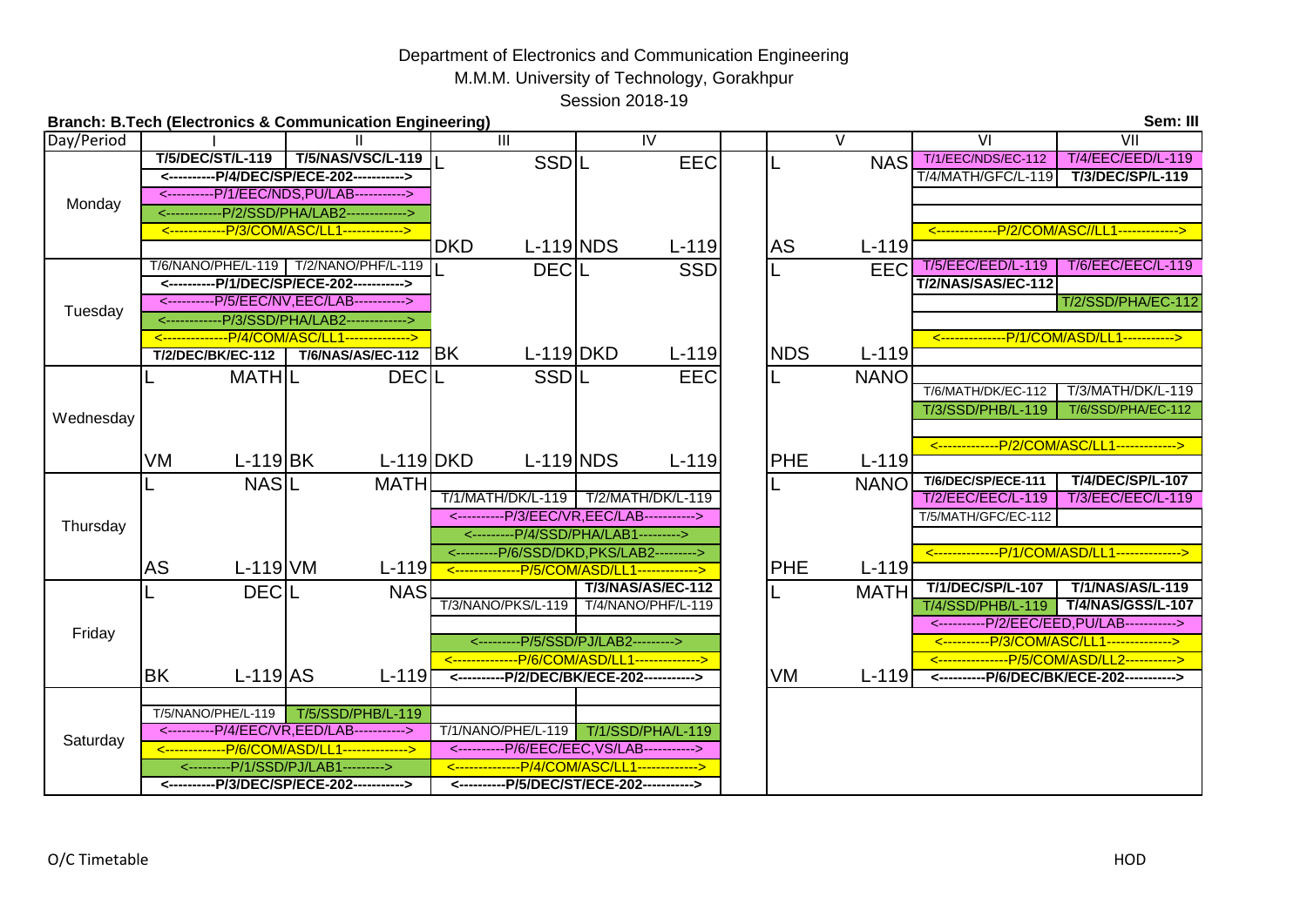## Department of Electronics and Communication Engineering M.M.M. University of Technology, Gorakhpur Session 2018-19

| Sem: V<br><b>Branch: B.Tech (Electronics &amp; Communication Engineering)</b> |                          |                                            |                                      |                                             |  |                         |                                             |                                                              |  |
|-------------------------------------------------------------------------------|--------------------------|--------------------------------------------|--------------------------------------|---------------------------------------------|--|-------------------------|---------------------------------------------|--------------------------------------------------------------|--|
| Day/Period                                                                    |                          |                                            | III                                  | IV                                          |  | $\vee$                  | VI                                          | VII                                                          |  |
|                                                                               | POCL                     | CS                                         | T/6/AIC/SV/L-220                     | <b>T/5/OR/GFC/L-220</b>                     |  | <b>AIC</b>              |                                             | T/1/IEM/ECOA/L-220   T/2/IEM/ECOA/L-220                      |  |
| Monday                                                                        |                          |                                            | T/5/POC/SKG/EC-112                   | T/6/POC/DK/EC-112                           |  |                         | T/3/EMI/BPP/L-220                           | T/1/AIC/SAS/L-106                                            |  |
|                                                                               |                          |                                            |                                      | <----------P/1/POC/AS/ECE-209----------->   |  |                         | T/5/CS/SKG/L-106                            | T/3/POC/GCH/EC-112                                           |  |
|                                                                               |                          |                                            |                                      | <----------P/2/AIC/SS/ECE-110----------->   |  |                         |                                             |                                                              |  |
|                                                                               |                          |                                            | <----------P/3/CS/GM/LAB-----------> |                                             |  |                         |                                             |                                                              |  |
|                                                                               | <b>DK</b>                | $L-220$ GST<br>$L-220$                     |                                      | <----------P/4/EMI/MDG/ECE-109----------->  |  | <b>SV</b><br>$L-220$    |                                             |                                                              |  |
|                                                                               |                          | ORL                                        | <b>AICIL</b>                         | CS                                          |  |                         |                                             | T/5/EMI/SAS/L-220                                            |  |
|                                                                               |                          |                                            |                                      |                                             |  | <b>T/1/OR/GFC/L-220</b> | T/2/OR/GFC/L-220                            |                                                              |  |
| Tuesday                                                                       |                          |                                            |                                      |                                             |  | T/3/CS/GST/EC-112       |                                             | T/6/CS/VSC/L-106                                             |  |
|                                                                               |                          |                                            |                                      |                                             |  |                         |                                             |                                                              |  |
|                                                                               |                          | $L-220$ GFC<br>L-220 SV                    | $L-220$ GST                          | $L-220$                                     |  |                         |                                             |                                                              |  |
|                                                                               | <b>EMI</b>               | T/3/AIC/SV/L-220                           |                                      |                                             |  | <b>POC</b>              | T/6/EMI/SAS/L-220                           | T/4/AIC/GCH/L-220                                            |  |
|                                                                               |                          | T/2/CS/VSC/EC-112                          |                                      |                                             |  |                         |                                             |                                                              |  |
|                                                                               |                          |                                            |                                      | <----------P/2/POC/DK/ECE-209----------->   |  |                         |                                             |                                                              |  |
| Wednesday                                                                     |                          |                                            |                                      | <----------P/1/AIC/SV/ECE-110----------->   |  |                         |                                             |                                                              |  |
|                                                                               |                          |                                            |                                      | <----------P/6/CS/GST/LAB----------->       |  |                         | T/4/POC/GCH/L-106                           | T/2/POC/DK/L-106                                             |  |
|                                                                               | <b>BPP</b><br>$L-220$    |                                            |                                      | <-----------P/5/EMI/MDG/ECE-109-----------> |  | <b>DK</b><br>$L-220$    |                                             |                                                              |  |
|                                                                               | EMIL                     | <b>POC</b>                                 |                                      | <----------P/5/POC/SKS/ECE-209----------->  |  | <b>AIC</b>              | <b>T/6/IEM/ECOA/L-220</b>                   | T/5/IEM/ECOA/EC-112                                          |  |
|                                                                               |                          |                                            |                                      | <----------P/6/AIC/SS/ECE-110----------->   |  |                         | T/5/AIC/GCH/L-106                           | <b>T/6/OR/GFC/L-220</b>                                      |  |
| Thursday                                                                      |                          |                                            |                                      | <----------P/4/CS/GST/LAB----------->       |  |                         | <-----------P/4/POC/AS/ECE-209------------> |                                                              |  |
|                                                                               |                          |                                            |                                      | <----------P/3/EMI/MDG/ECE-109----------->  |  |                         | <----------P/3/AIC/SS/ECE-110----------->   |                                                              |  |
|                                                                               | <b>BPP</b><br>$L-220$ DK | $L-220$                                    | T/1/EMI/BPP/L-220                    | T/2/AIC/SV/L-220                            |  | <b>SV</b><br>$L-220$    | <----------P/1/CS/GM/LAB----------->        |                                                              |  |
|                                                                               |                          |                                            |                                      |                                             |  |                         | <----------P/2/EMI/BPP/ECE-109----------->  |                                                              |  |
| Friday                                                                        | ORIL                     | CSIL                                       | <b>IEM</b>                           | T/1/EMI/GCH/L-220<br>T/4/CS/VSC/L-106       |  | <b>EMI</b>              | T/4/OR/GFC/EC-112                           | T/3/IEM/ECOA/L-220   T/4/IEM/ECOA/EC-112<br>T/3/OR/GFC/L-220 |  |
|                                                                               |                          |                                            |                                      |                                             |  |                         | <----------P/6/POC/GCH/ECE-209----------->  |                                                              |  |
|                                                                               |                          |                                            |                                      |                                             |  |                         | <----------P/5/AIC/SS/ECE-110----------->   |                                                              |  |
|                                                                               |                          |                                            |                                      |                                             |  |                         | <----------P/2/CS/GM/LAB----------->        |                                                              |  |
|                                                                               | <b>GFC</b>               | $L-220 GST$                                | $L-220$ ECOA<br>$L-220$              |                                             |  | <b>BPP</b><br>$L-220$   | <----------P/1/EMI/MDG/ECE-109----------->  |                                                              |  |
| Saturday                                                                      | T/2/EMI/SAS/L-220        | T/1/POC/GCH/L-220                          | <b>ORL</b>                           | <b>IEM</b>                                  |  |                         |                                             |                                                              |  |
|                                                                               | T/1/CS/VSC/L-106         |                                            |                                      |                                             |  |                         |                                             |                                                              |  |
|                                                                               |                          | <----------P/3/POC/MDG/ECE-209-----------> |                                      |                                             |  |                         |                                             |                                                              |  |
|                                                                               |                          | <----------P/4/AIC/SV/ECE-110----------->  |                                      |                                             |  |                         |                                             |                                                              |  |
|                                                                               |                          | <----------P/5/CS/GM/LAB----------->       |                                      |                                             |  |                         |                                             |                                                              |  |
|                                                                               |                          | <----------P/6/EMI/BPP/ECE-109-----------> | <b>GFC</b>                           | $L-220$ ECOA<br>$L-220$                     |  |                         |                                             |                                                              |  |